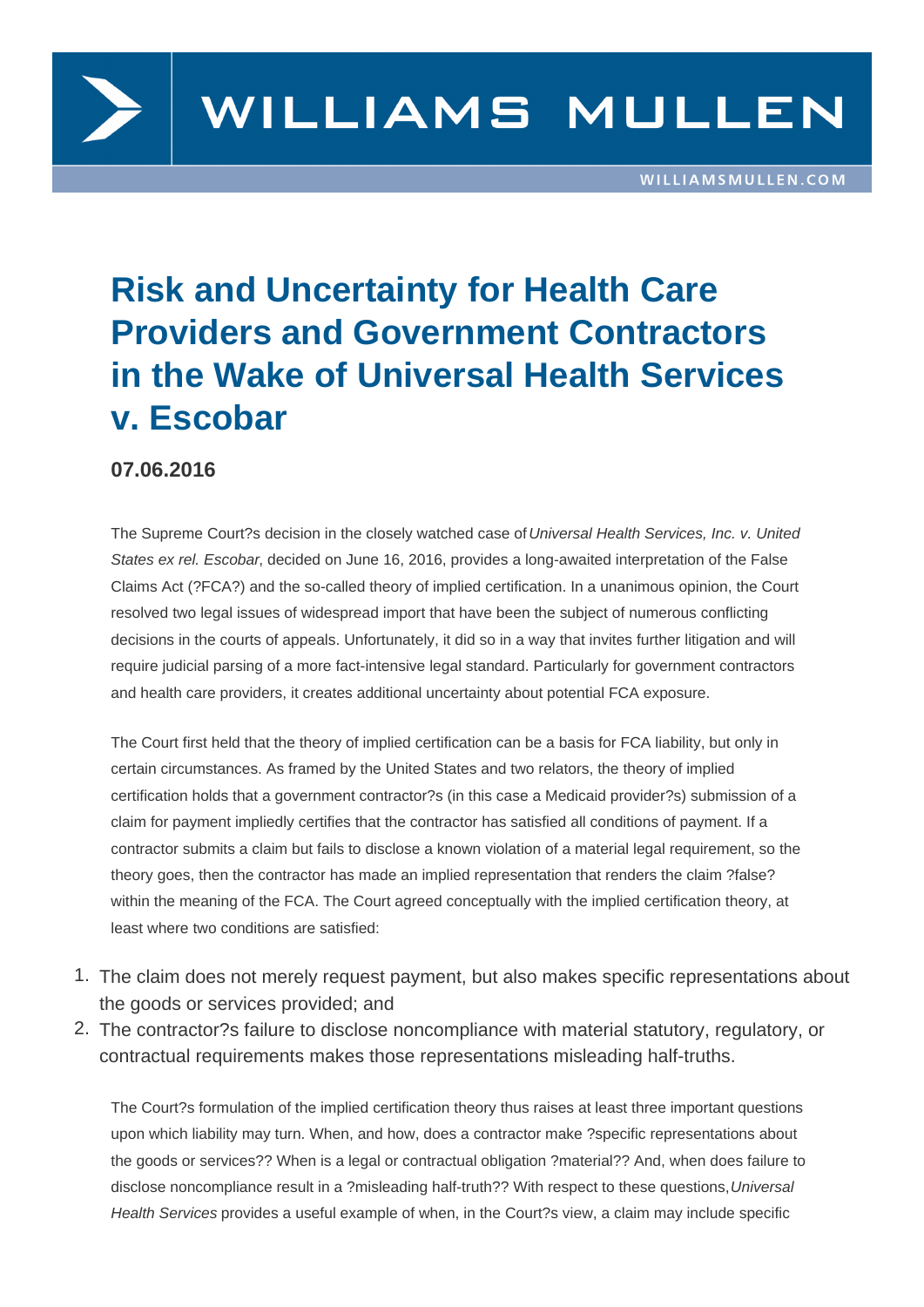representations that, through omission (i.e., failure to disclose legal or contractual violations), result in misleading half-truths.

The false claims at issue in Universal Health Services arose in the context of the Massachusetts Medicaid program. Universal Health Services, through its subsidiary Arbour Counseling Services (?Arbour?), had submitted claims for behavioral health services using government claim forms that identified the services by CPT (common procedural terminology) code and the individual providers by their NPI (National Provider Identifier) numbers. The claims at issue included mental health counseling services that were required by regulation to be provided by licensed health care professionals with prescribed qualifications. In addition, the regulations required that Arbour have specific types of licensed clinicians on its staff, and that the facility provide a minimum level of supervision over those clinicians. In their complaint, the relators alleged that Arbour had violated these regulations by employing unqualified, unlicensed, and unsupervised staff, which resulted in the claims being false or fraudulent.

Examining the relevant statutory language, 31 U.S.C. § 3729(a)(1)(A), the Court determined that the word ?fraudulent? incorporates the well-settled common law meaning of the term, which includes that a misrepresentation by omission can give rise to liability when the omission results in a misleading halftruth. Applying this standard to the facts alleged, the Court identified two omissions that could have constituted fraud. First, Arbour had allegedly submitted claims using CPT codes associated with mental health services that could only be provided by properly qualified, licensed, and supervised clinicians. Arbour?s failure to disclose that these conditions had not been satisfied resulted in the claims being clearly misleading. Second, because the NPI numbers that Arbour included on the claims could only be assigned to licensed clinicians, and because the clinicians obtained those NPI numbers without first acquiring a license, Arbour?s use of the NPI numbers constituted a misrepresentation. Either of these alleged misrepresentations, in the Court?s view, could result in a violation of the FCA, if material to the government?s decision to pay the claim.

The Court gave additional examples from contract and tort law of when a ?half-truth? can amount to an actionable misrepresentation: First, where a seller?s representation about property for sale revealed the potential for two new roads near the property but failed to disclose that a third potential road might bisect it. Second, where the resume of an applicant for a college position listed prior jobs followed by ?retirement? but failed to disclose that the period of retirement was a prison stint for bank fraud.

The Court?s second holding, and the one that has particular importance for health care providers and government contractors, concerns the materiality concept. Previously, many courts, along with the Department of Justice and the plaintiff?s bar for qui tam relators, took the position that a violation of law or contract was material if the existence of the violation would permit the government to deny the claim. In the context of Medicare claims, a material violation was one that resulted in the failure of a condition of payment. A corollary of this position was that violations of other requirements, such as the more voluminous conditions of participation, were not material within the meaning of the FCA.

But the Universal Health Services Court rejected this bright-line test in favor of a more fact-intensive and subjective standard not argued by any of the parties. According to the Court, a ?material? violation under the FCA is one that has ?a natural tendency to influence, or be capable of influencing, the payment or receipt of money or property.? Under this more flexible standard, ?materiality ?looks to the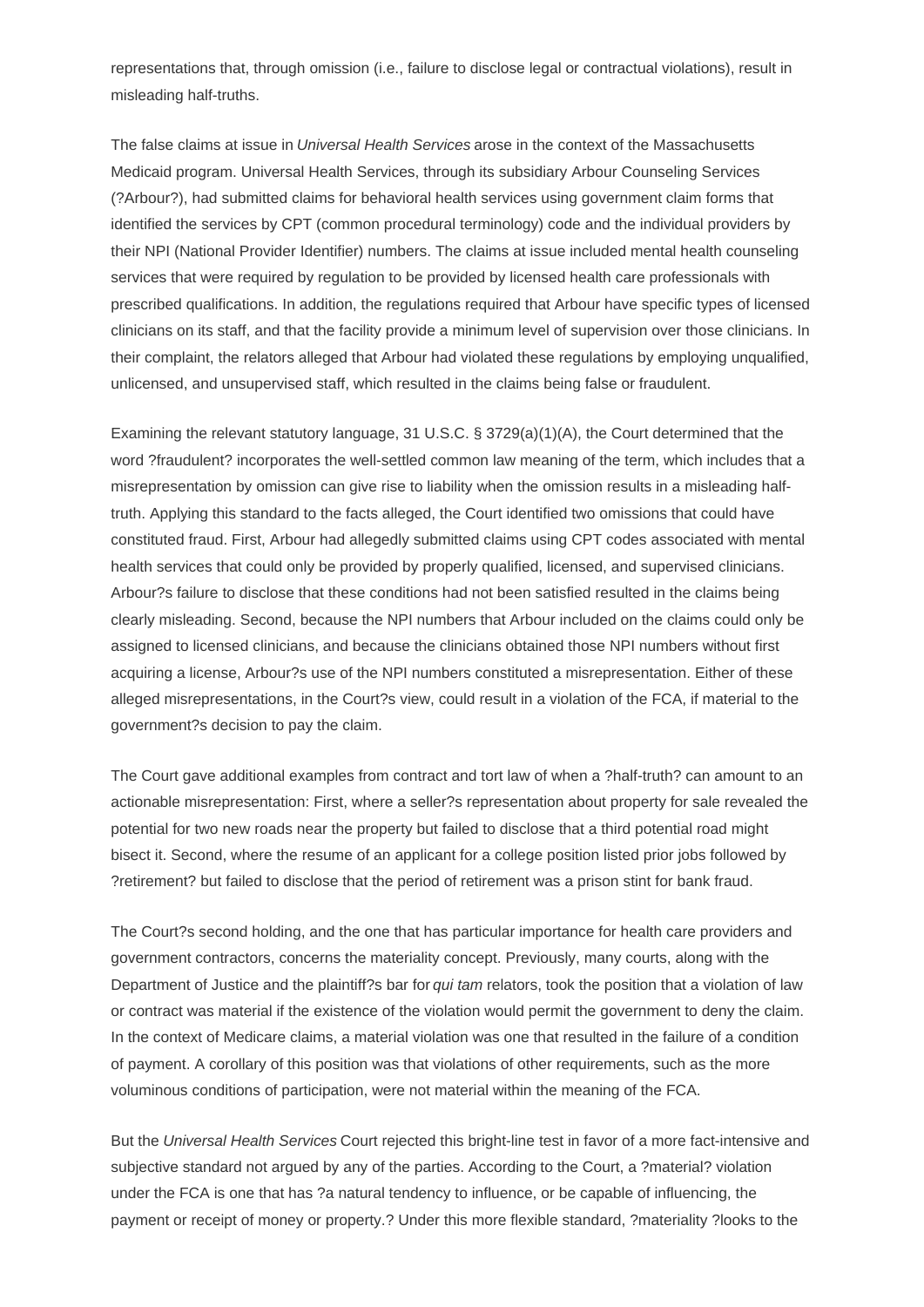effect on the likely or actual behavior of the recipient of the alleged misrepresentation.?? Thus, the fact that a health care provider or contractor has violated a condition of payment is relevant to the materiality determination, but not dispositive.

Having determined that materiality does not turn on how the government may categorize a particular legal or contractual obligation, the Court provided only the broadest of guidance for how materiality should be judged in the context of federal health care programs:

The materiality standard is demanding. The False Claims Act is not ?an all-purpose antifraud statute,? [citation omitted], or a vehicle for punishing garden-variety breaches of contract or regulatory violations. A misrepresentation cannot be deemed material merely because the Government designates compliance with a particular statutory, regulatory, or contractual requirement as a condition of payment. Nor is it sufficient for a finding of materiality that the Government would have the option to decline to pay if it knew of the defendant?s noncompliance. Materiality, in addition, cannot be found where noncompliance is minor or insubstantial.

For health care providers, this articulation of the materiality standard as applied to Medicare and Medicaid claims is a potential time bomb. For many types of providers, the conditions of participation are vast and intrusive. Hospitals and nursing homes, for example, routinely identify violations of conditions of participation, through internal compliance programs or external audit programs. Under the Universal Health Services materiality standard, these sometimes benign violations are now a source of potential FCA liability, if the provider bills for services rendered during the period of noncompliance.

For government contractors the rule is equally unsettling. Contracts are increasingly burdened with farreaching regulatory requirements and standards (e.g., regarding labor and information security), as to which the compliance burden falls on the contractor. Whether an FCA suit has potential validity now depends only on whether the government (or a relator) can argue that knowledge of the particular legal or contractual violation would have influenced its decision to pay the claim. In essence, contractors and health care providers must now try to predict, looking through the proverbial crystal ball, when the government might view a particular condition of participation or payment as material.

The Court seemed to recognize the uncertainty it was creating and took steps to cabin the concept of materiality. The Court emphasized that an FCA claim cannot be predicated on ?insignificant regulatory or contractual violations,? and that an FCA plaintiff must comply with pleading rules and allege ?facts to support allegations of materiality.? And the Court noted that proof of materiality may include evidence that the claimant knows that ?the Government consistently refuses to pay claims in the mine run of cases based on noncompliance with the particular? legal or contractual requirement, or conversely, that the government routinely ?pays a particular claim in full despite its actual knowledge that certain requirements were violated.? The upshot of these examples seems to be that the government can define as material any legal or contractual requirement that it likes, so long as it consistently denies payment when it knows that the requirement is not satisfied.

Notwithstanding its efforts to limit its holding, the Court?s open-ended and subjective materiality standard portends a potential flood of new and creative theories of FCA liability related to federal health care programs and government contracts. Whereas previously the courts had only to determine whether